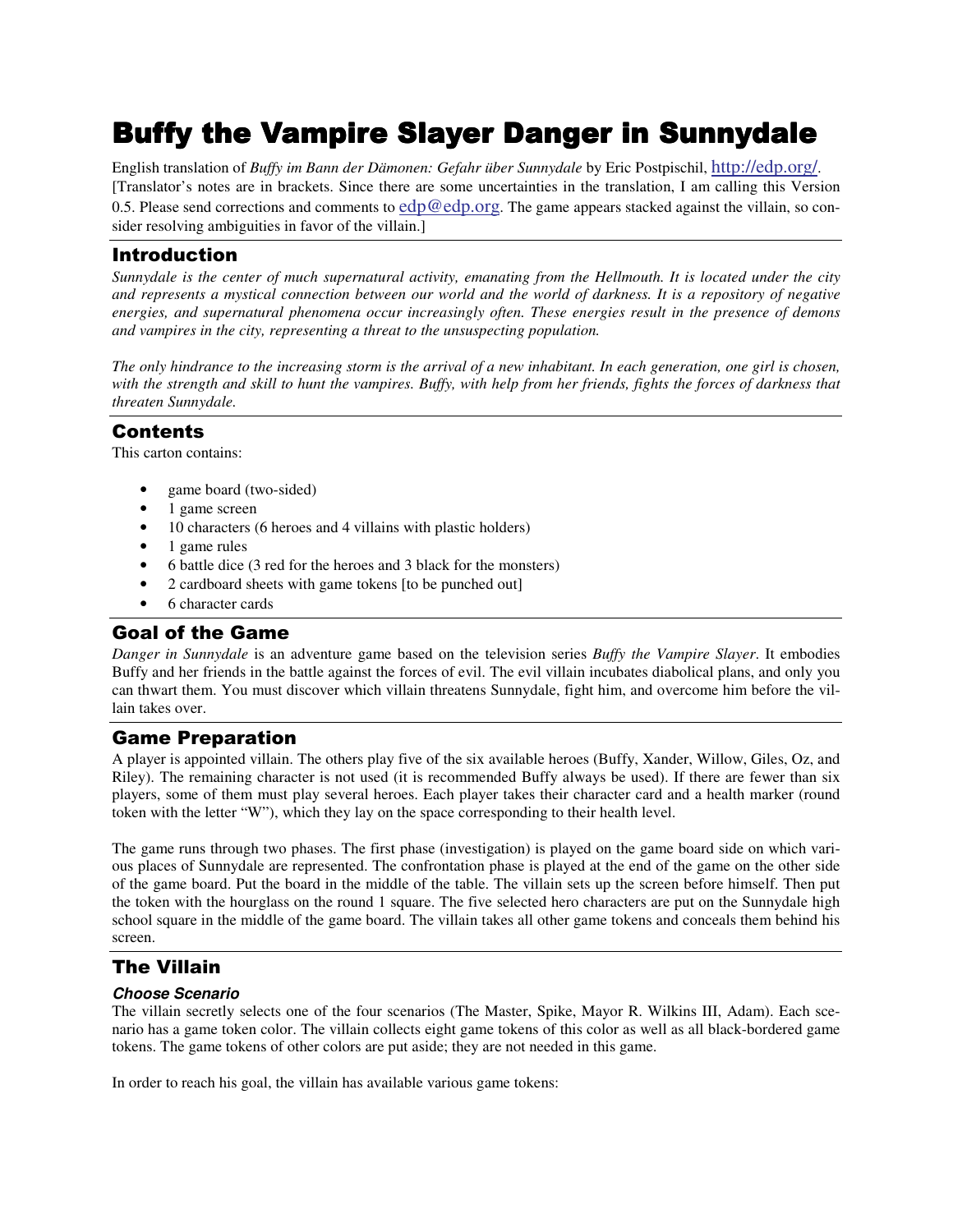• The monsters (all black-border game tokens):

They are the villain's basic troops. They are relatively weak creatures, but they are very numerous (young vampires, vampires, and demons).

• The minions (colored-border game tokens):

They are the villains' three lieutenants. They are stronger and are powerful enemies of the heroes.

The clues (colored-border game tokens):

There are five clues: the name of the villain, his goal, the weapon, and two places where he can hide. The heroes must discover these five clues in the course of the investigation, so that the second phase, confrontation, can begin. The clues are defenseless, so the villain must shield them from the heroes with help from his minions and monsters.

#### *Distribute the Dark Forces in Sunnydale*

After the villain chooses his troops, he lays his 38 game tokens face down in various places on the game board. He can lay them where he chooses, except on the five white-bordered fields (clues included). [There are more tokens than spaces, so some spaces receive more than one token.]

#### *The Villain Chooses His Lair*

After all of the villain's game tokens in use are placed on the game board, he must secretly select between the two places that represent the entrance to his lair (indicated on the screen). He writes the selected place on a sheet, which is kept concealed from the heroes. The sheet is put under the game board. Now you are ready to begin the game. The villain reads the introductory text at the top of the screen, and everybody sings the series song.

# **The Heroes**

There are six heroes, but you can play with only five in a game. Each player has a special ability.

**Buffy:** Possesses an advantage in battle. Each Buffy symbol in a dice roll causes her opponent two damage points.

**Xander:** Because he is a lucky duck [a lucky mushroom in the original German], he may reroll a die if he does not accept the result. He can also let another player reroll. He may reroll in each round, but only once per battle phase. [The meaning is unclear here. I suspect Xander that each time Xander attacks and rolls the dice, he may reroll one die once. Or perhaps once per battle?]

**Willow:** Can use magic. In each round, she can use one of these three powers:

- Discover a clue: She indicates a place and asks the villain whether a clue is there. The villain must answer "yes" or "no," without however announcing the clue.
- Healing: Willow can heal one of the other heroes, so she gives them a health point.
- Exorcism: She can give herself or another hero a +1 bonus, in order to fight to the villain's horde. It can be a power or health bonus. [I think this means Willow can increase a character's strength or maximum health.] Naturally, this bonus applies only for the duration of a round.

**Giles:** In each round, Giles can turn over a game token. If he is located at his home or in the library, he may turn over two game tokens. In order to turn over the game token, Giles indicates the pile he would like to examine. The villain mixes the various tokens in the pile, and Giles chooses one. If Giles chooses two tokens at two different places, each pile is mixed separately. The game tokens remain revealed until the end of the game or until their removal. If Giles finds a clue, it lies revealed on the board, and the heroes only need to fetch it.

**Oz:** Unfortunately he has a habit of transforming into a werewolf. If Oz rolls two Buffy symbols during battle, he transforms into a werewolf. He then immediately leaves the battle and appears in the next round as a person on a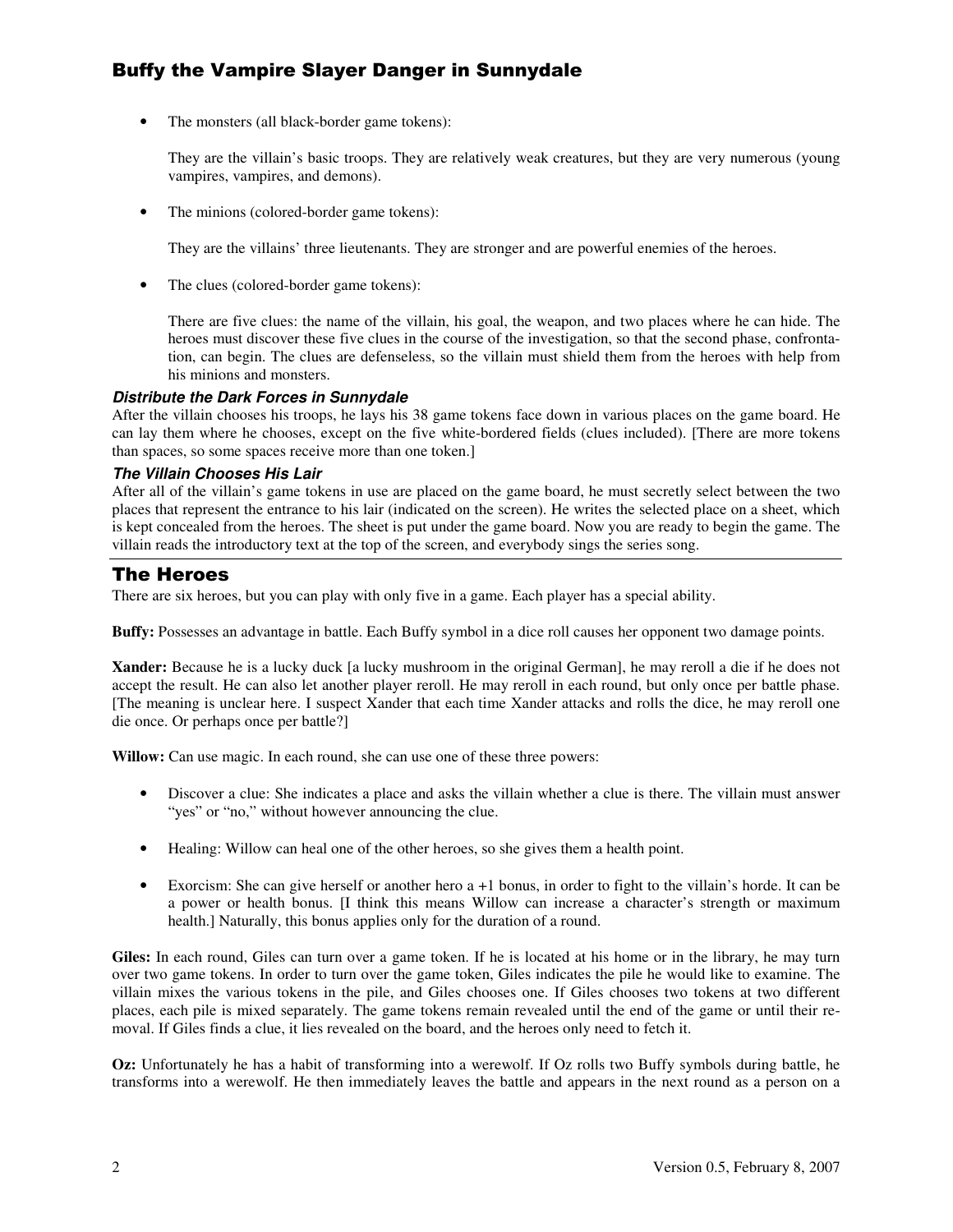space where one of the heroes is located. (If none of the heroes is in a definite place [meaning unclear], Oz can appear on any space.)

**Riley:** Also possesses an advantage in battle. If he rolls a Buffy symbol, he may reroll this die once more to try to for a better roll.

# **Course of the Game**

The villain's goal is to defeat the heroes and win the game. The heroes on their part must discover who the villain is, what goal he pursues, and where he is hiding. Moreover, they must get the weapon, with which they try to strike him before the countdown. The game proceeds in two phases:

First Phase: Investigation Second Phase: Confrontation

# **Phase A—Investigation**

In this phase, the heroes search the city for clues that can identify the villain. A round consists of six action sequences.

- Move the Monsters
- Move the Heroes
- Battle and Find Clues
- Recovery
- **Expedition**
- End of the Round

#### *1. Move the Monsters*

Before the start of each round, the villain can move one game token to an adjoining space.

However, he may never enter a space where a hero is already located, and he may never exceed the permitted number of game tokens (maximum five per space).

*Attention!* The "clues" tokens may not be moved.

The monsters may not intrude into the five middle fields before the second game phase.

#### *2. Move the Heroes*

The movement of the heroes differs from that of the monsters. Each hero may move two spaces, following the predrawn lines. However, the hero must stop if he arrives on the space containing one of the villain's tokens.

#### *3. Battle and Find Clues*

If the heroes and the forces of darkness are located at one and the same place, a collision is unavoidable. The battle proceeds as follows:

a) Deployment

Put the opponents in two facing rows. Each hero chooses the monster against which he would like to begin—beginning with the strongest hero and proceeding to the weakest. If there are more heroes than monsters, the surplus heroes can attack any monster. Likewise, surplus monsters can attack any hero.

*Attention!* No more than three heroes or monsters may attack one opponent. (Therefore some characters in a battle may have to wait.)

b) Battle Flow

Each game token (except the clues) possesses two characteristics

• Strength (S): Shows the attack value.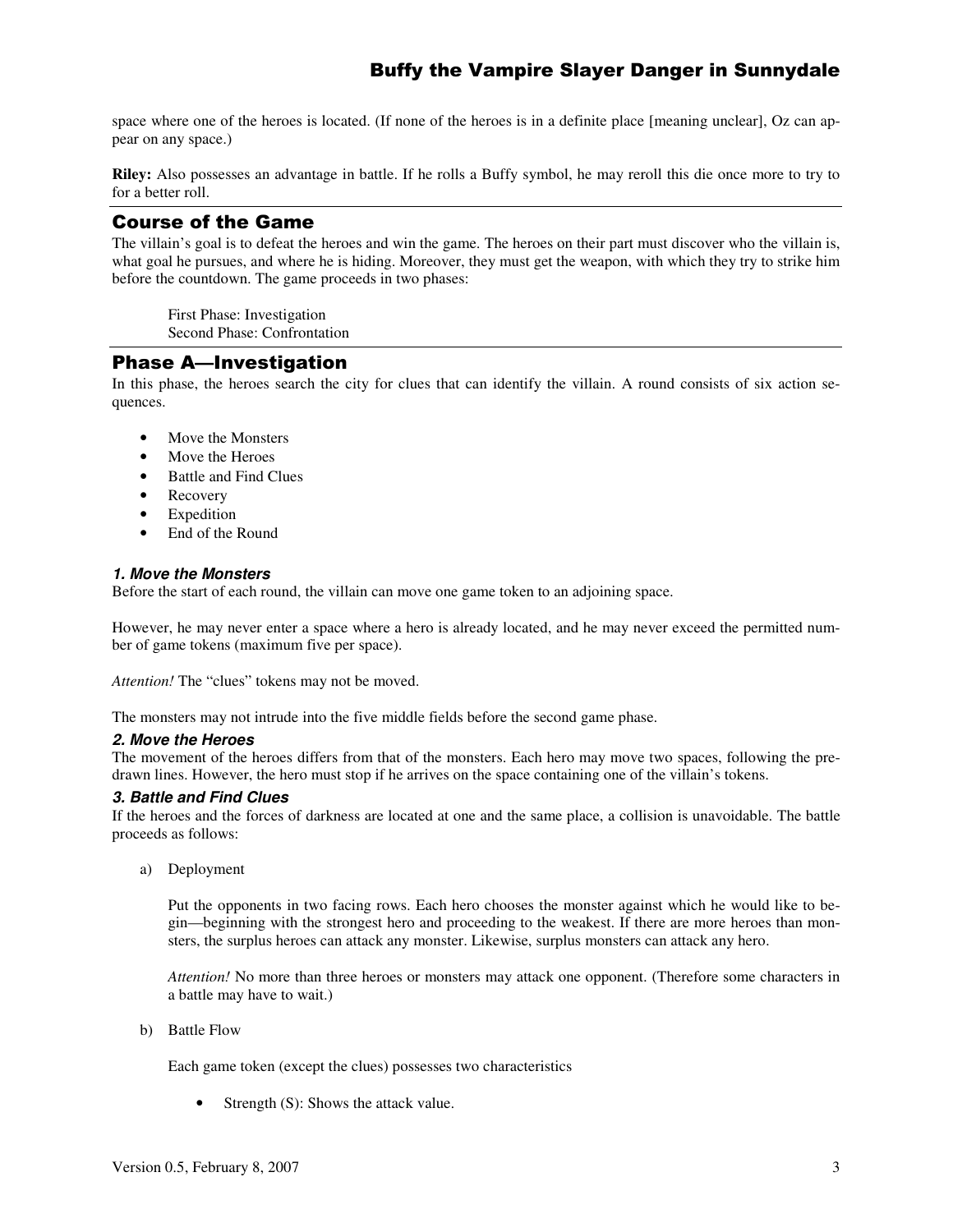• Health (W): Shows damage points the hero or monster can withstand without becoming unconscious and/or destroyed.

A battle runs through several phases. In each phase, the fighter rolls as many dice as they have strength points.

In order to damage the opponent, heroes must roll wooden stakes, and the monsters must roll claws. The net difference wounds the losing combatant(s). The suffered damages reduce the health points of the wounded party. When a monster's health decreases to zero, it is destroyed. When a hero's health decreases to zero, they lose consciousness and can be captured. With each injury suffered, the health meter is decreased. For a monster, an "injury" token [small square token showing a "V" heart shape] is put on the monster. The "injury" tokens are not removed even after the battle, so the injured monster remains visible while the others are hidden again.

When the heroes roll the "Buffy" symbol [stylized "B"] during battle, they can use their special abilities.

At the end of the first battle round, each hero who is still conscious and each monster can take flight if they roll a "Buffy" or a "villain" symbol [a flame]. The villain may decide first.

The remaining characters and game tokens are laid out as before (the game tokens on the waiting list are eventually inserted).

The battle repeats in this manner until victory or one or both parties flee.

c) Flight and Capture:

If the heroes win the battle and knock out all monsters, phase d, Clues, begins immediately.

Flight: If a Buffy or villain symbol is rolled, the heroes or minions can flee to an adjacent space that is not occupied by an opponent. [I think each character must roll a Buffy or villain symbol in order for it to be able to flee.]

If an escaping monster cannot withdraw to such a place, it is eliminated.

Capture: If a hero becomes unconscious and the monsters win the battle, the hero is captured. That means a hero can be captured only if all other heroes in the battle are overcome or flee.

The caught hero no longer plays in the investigation phase and is reinserted into the final battle during the confrontation phase. For the time being, he or she is held in the villain's secret lair.

d) Clues:

When the battle is concluded, if the heroes were triumphant, they can gather the available clues located where they are. They put the clue tokens on the indicated spaces, to the left on the game board.

There are five different clues for each of four villains. In order to prevail, the heroes must find most clues.

1. The Villain's Identity

The villain's identity is unknown at the start of the game, and to confront him, one must first know who it is.

2. The Weapon

This clue is absolutely necessary to approach him. It can be either a weapon or a method.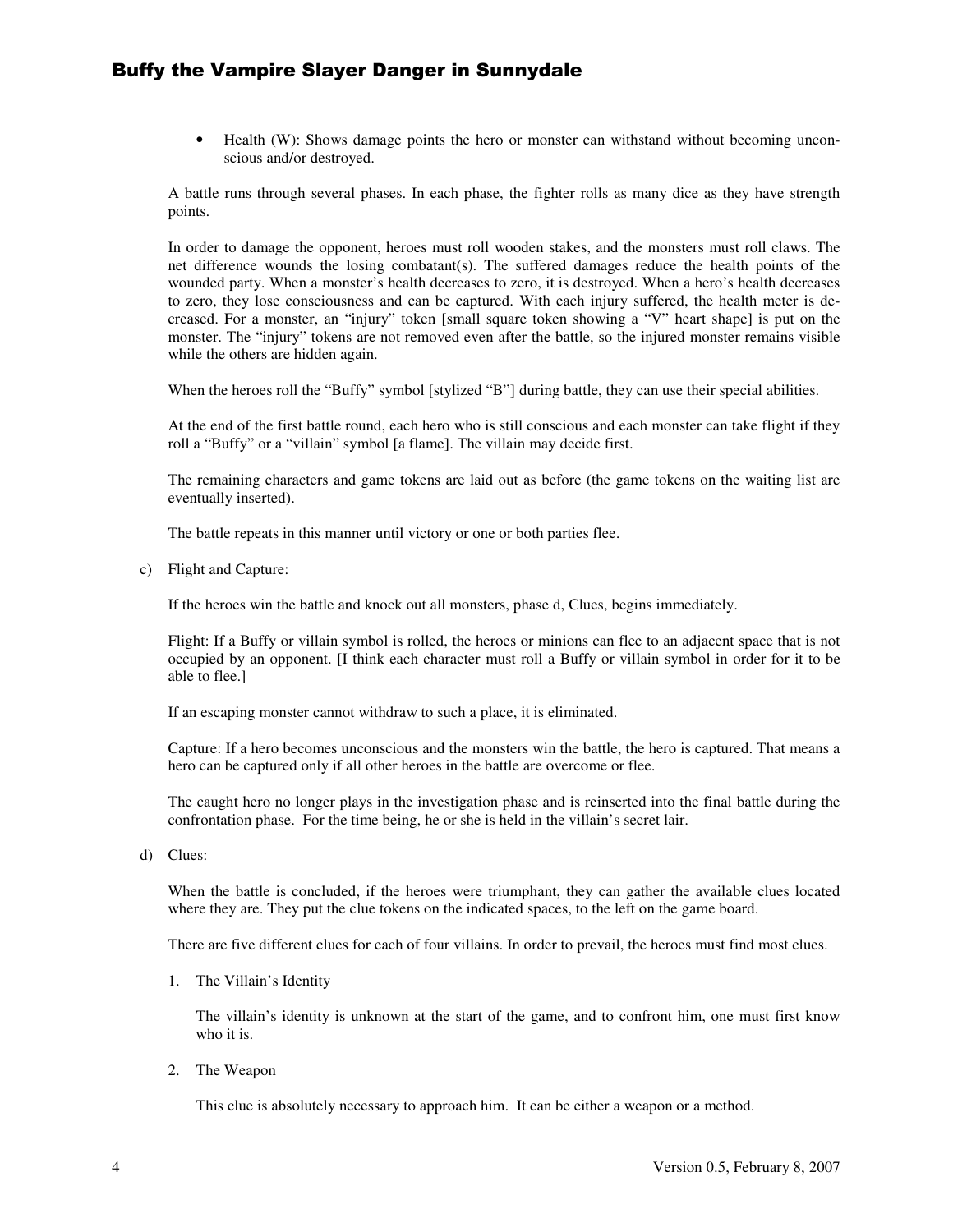3. The Lair

This is the place where the villain hides, and where one confronts him. Without this clue, it is impossible to find him. However, there are two such clues on the game board, and one must find the correct place.

4. His Goal

This clue is not absolutely necessary to fight the villain, but it gives useful information regarding the deadline. That is, how many game rounds the villain needs in order to reach his goal and win the game.

You must therefore find at least the first three clues, to lead an expedition and begin the confrontation phase.

#### *4. Recovery*

In this phase, the heroes and the minions can recover a few of their health points. If a hero or a minion did not fight during the round, he gets a lost health point back. If a hero is in the hospital, he recovers two points (that does not apply to the minions). Moreover, Willow has the power to give a health point to another hero (or herself).

#### *5. Expedition*

When the heroes have found the [necessary] clues, i.e., they know the villain, the weapon, and at least one of two places, they can undertake an expedition. They announce to the villain that they go with the weapon to the place to confront and overcome him.

If the villain is indeed hiding in the selected place, then he reads aloud the text on the screen for the end of the investigation phase. The heroes may undertake only one expedition per round.

If they selected the incorrect place, they must wait until the next round in order to start a new expedition with the second place clue.

If the expedition was successful and the villain's lair was found, the investigation phase is concluded. The players begin the confrontation phase and turn over the game board.

#### *6. End of the Round*

The game round is concluded. When the game round is concluded in which the villain achieved its goal without the heroes able to start their expedition, the villain wins the game and reads aloud the game end text. The heroes were not able to thwart his plans this time. They will have more success next time.

If not, advance the sand timer token that indicates the game round one space, and the players begin the next round.

# **Phase B—Confrontation**

As soon as the heroes have found all clues and know the villain's lair, they must confront him in a large final battle.

The game board side that is used during the confrontation phase looks different, and also the rules in force are not the same.

#### *1. Start Positions*

All heroes move to the space identified by the Buffy image. The villain character and its yet living minions move to the space identified by the villain image.

#### *2. Movement*

The two spaces on which the heroes and the monsters begin are entrance spaces. Only one character, hero or monster, may be on the space. Your first action therefore is to leave the entrance field.

Each character, the villain included, can move as many spaces as they have strength points.

One always leaves a space over its sides, but never over its corners.

A character does not have to traverse all spaces, but when they stop, they may not continue. [I presume this means a character cannot continue their move after fighting or after another character moves.]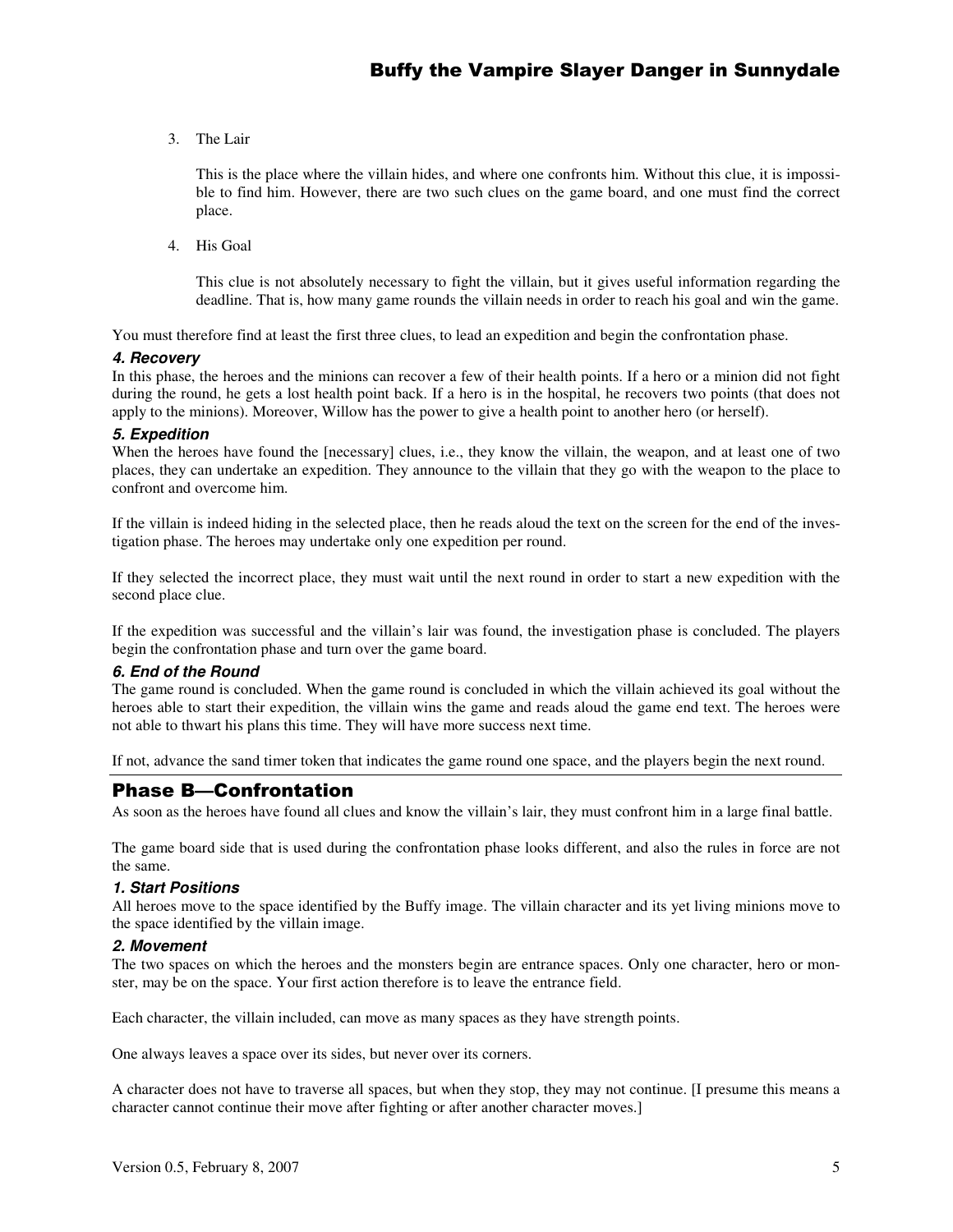One may not go over an already occupied space except when the person is unconscious.

When the character has moved and fought, it is the next's turn.

One begins with the weakest character and ends with the strongest. When there is a tie, the hero always acts before the monster. When several characters of the same team have equal strength, the players decide the sequence among themselves.

#### *3. Battle*

Attention! The battle rules of the confrontation phase differ from the investigation phase. When a character moves, it can attack an opponent on an adjacent space. Each character has available its usual power and receives a bonus +1 per ally who stands also in contact with the attacked character. A character can attack only once per round, but it can be attacked repeatedly. A character, that already has attacked or been attacked, defends itself further with the same strength value.

**Battle flow:** One subtracts the number of the rolled stakes from the number of the claws and applies the corresponding wounds to the opponent. The battle lasts only one round (each player rolls dice only once) and then it is the next character's turn. (During the battles one can therefore not escape.)

Example: Xander attacks Spike. The battle passes normally. Then Buffy moves and attacks Spike, and she has her usual strength and a +1 bonus, because she stands by Xander. If, in the third round, another character also attacks Spike, they receive a +2 bonus because Xander and Buffy are present.

**Special abilities:** Some heroes have available in the confrontation phase their special abilities.

- Buffy (A Buffy symbol causes her opponent two damages)
- Xander (May in each battle reroll one die or force his opponent to)
- Willow (If she does not fight, she can use one of these two powers: Healing: she can given a hero one health point or Exorcism: she can give another hero an additional strength point)
- Giles (Has in this phase no more special abilities)
- Oz (Cannot change into a werewolf in this phase)
- Riley (Can reroll a Buffy symbol)

On the other side, the villain likewise has available great powers and certainly uses each of them in the final confrontation.

The first power, which all four have, is that a rolled villain symbol (flame) also counts as damage.

- The Master: Can avoid a damage point in each battle round, but not if there is only one.
- Spike: His opponent automatically loses a health point in each battle round.
- The Mayor R. Wilkins III: When he has zero health points, the mayor can still fight; only dynamite can destroy him. The heroes must roll 10 Buffy symbols in battle in order to explode the dynamite and to overcome the mayor.
- Adam: Can avoid a damage point in each battle round, but not if there is only one. His opponent loses a health point in each battle round automatically.

Advice for the heroes: For physically weak heroes, it is smarter to support other heroes than to attack alone and then suffer the villain's counterattack.

#### *4. Release of a Prisoner*

To free a hero who was caught during the investigation phase, one of the heroes must position himself on a space adjacent to the villain's space. The hero then may not fight for one round. A hero can free only one person per round.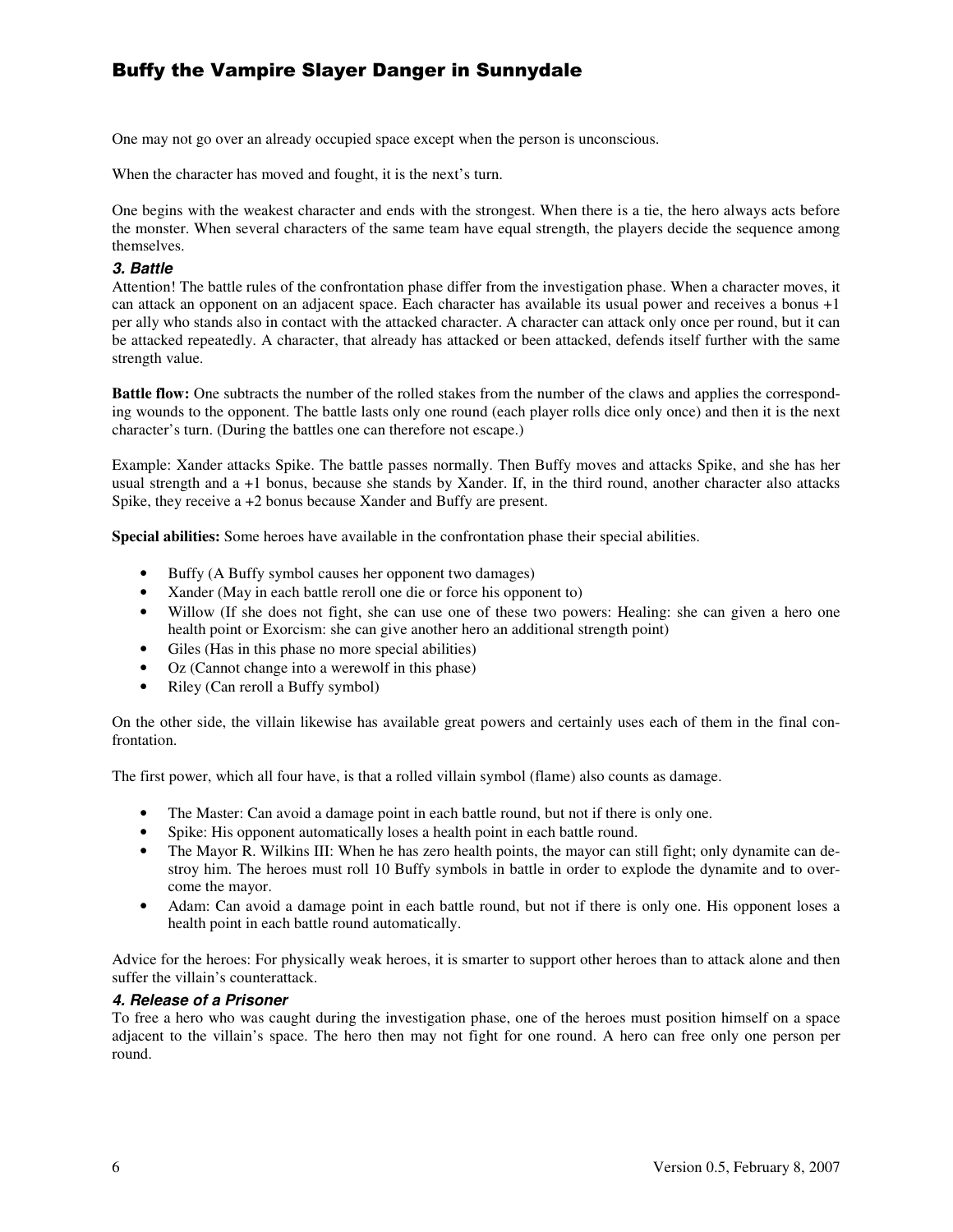#### *Game End*

If the villain is defeated, the heroes are declared victors and the episode is at the end. If the heroes are defeated, the villain is the victor (to be continued).

The little mood text at the bottom of the screen is read.

"Danger in Sunnydale" is a game published by TILSIT ÉDITIONS. 8. place Marcel Rebuffat—Z.A. Coutaboeuf 7 91140 Villejuste—France

Web: www.tilsit.fr Author: Georges Gil Development: Tilsit Team Prototype: ASMODÉE Produced in France © TILSIT Éditions 2001 Buffy the Vampire Slayer TM & © 2001 Twentieth Century Fox Film Corporation. All rights reserved.

TILSIT Éditions has produced this game with greatest care for you and above all on the quality of the materials and the aesthetic aspect. Do not hesitate let know us your advice and wishes. We invite you to discover at our dealers the other games we produce. In order to receive current information on the TILSIT-games, visit us on our homepages: www.tilsit.fr.

TILSIT EDITIONS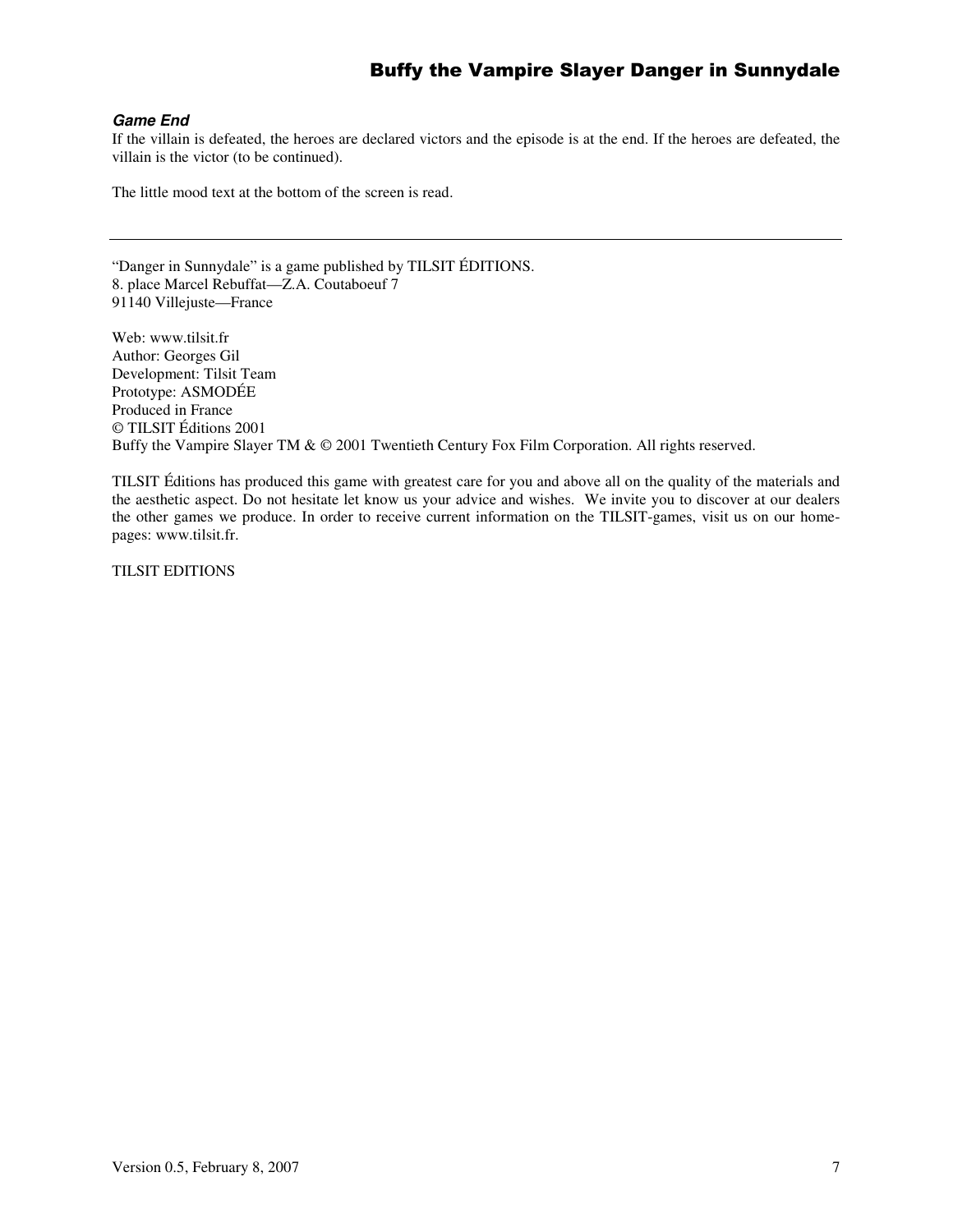# **Battle Examples**

# 1<sup>st</sup> Example:

Buffy, Giles, and Willow begin against two young vampires and a demon.

Buffy decides to begin a battle against the demon, and the other heroes battle the young vampires.

## *1 st Battle Round:*

Each character rolls as many dice as they have battle points.

Buffy rolls three stakes, one Buffy symbol, and one blank , yielding five damage points. The demon rolls two claws and two blanks, yielding two damage points. Net: Three wounds. The demon has three wounds and he only has three health points, so he is destroyed.

Giles rolls two stakes, yielding two damage points. The young vampire rolls two claws and one blank, yielding two damage points. Net: Zero wounds. Neither character causes the other damage.

Willow rolls one stake and one blank, yielding one damage point. The young vampire rolls three claws, yielding three damage points. Net: Two wounds [for Willow]. Willow receives two wounds, so she must move her health marker two points toward zero.

# *2 nd Battle Round:*

Willow helps Buffy.

Buffy rolls four stakes and one Buffy symbol, yielding six damage points. Willow rolls one stake and one blank, yielding one damage point. The young vampire rolls one claw and two blanks, yielding one damage point. Net: Six wounds. Six wounds are caused to the vampire, destroying it.

Giles rolls one stake and one Buffy symbol, yielding one damage point. The young vampire rolls two hands and one blank, yielding two damage points. Net: One wound. Giles is caused a wound.

# *3 rd Battle Round:*

The three heroes battle against the remaining young vampire. Attention! Roll dice for each character. Some have special abilities or the possibility of flight. After that first, one can add up all damages.

# 2"<sup>d</sup> Example:

Buffy and Xander confront four young vampires.

Each of the heroes attacks one of them.

The remaining two decide whom they attack.

Attention! The maximum opponents per character is three.

## *1 st Battle Round:*

Buffy rolls three stakes, one Buffy symbol, and one blank, yielding five damage points. Young vampire 1 rolls one claw and two blanks, yielding one damage point. Young vampire 2 rolls one claw and two blanks, yielding one damage point. Young vampire 3 rolls one claw, one flame, and one blank, yielding one damage point. In total for the three vampires: [three damage points].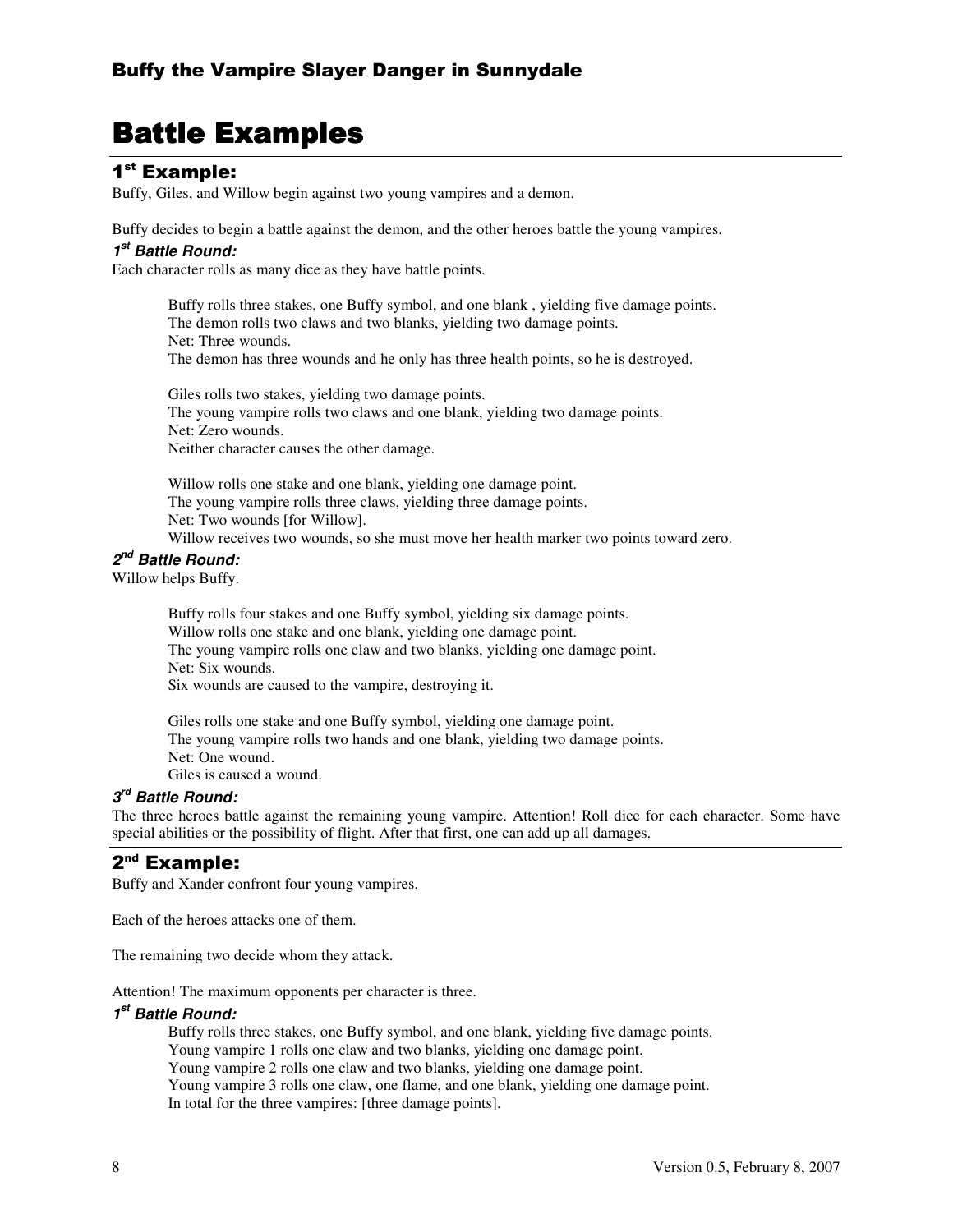Net: Two wounds. Buffy causes two wounds to any opponent.

Xander rolls two stakes, yielding two damage points. The young vampire rolls two claws and one blank, yielding two damage points. Xander uses his special ability: His opponent must reroll a die. His opponent rolls a blank instead of a damage. Net: One wound. Xander causes his opponent one wound.

# *2 nd Battle Round:*

Buffy rolls one stake and four Buffy symbols, yielding nine damage points.

Vampire 1 rolls two claws and a blank, yielding two damage points.

Vampire 2 rolls one claw and two blanks, yielding one damage point.

Vampire 1 rolls two claws and a blank, yielding two damage points.

In total for the three vampires: five damage points.

Net: Four wounds.

Buffy causes her opponents four wounds: one to the already wounded vampire und three to the second. So she has destroyed two opponents.

Xander rolls two stakes, yielding two damage points. The young vampire rolls three blanks, yielding zero damage points. Net: Two wounds. Xander causes his opponent two wounds, and that suffices to destroy it.

Version 0.5, February 8, 2007 9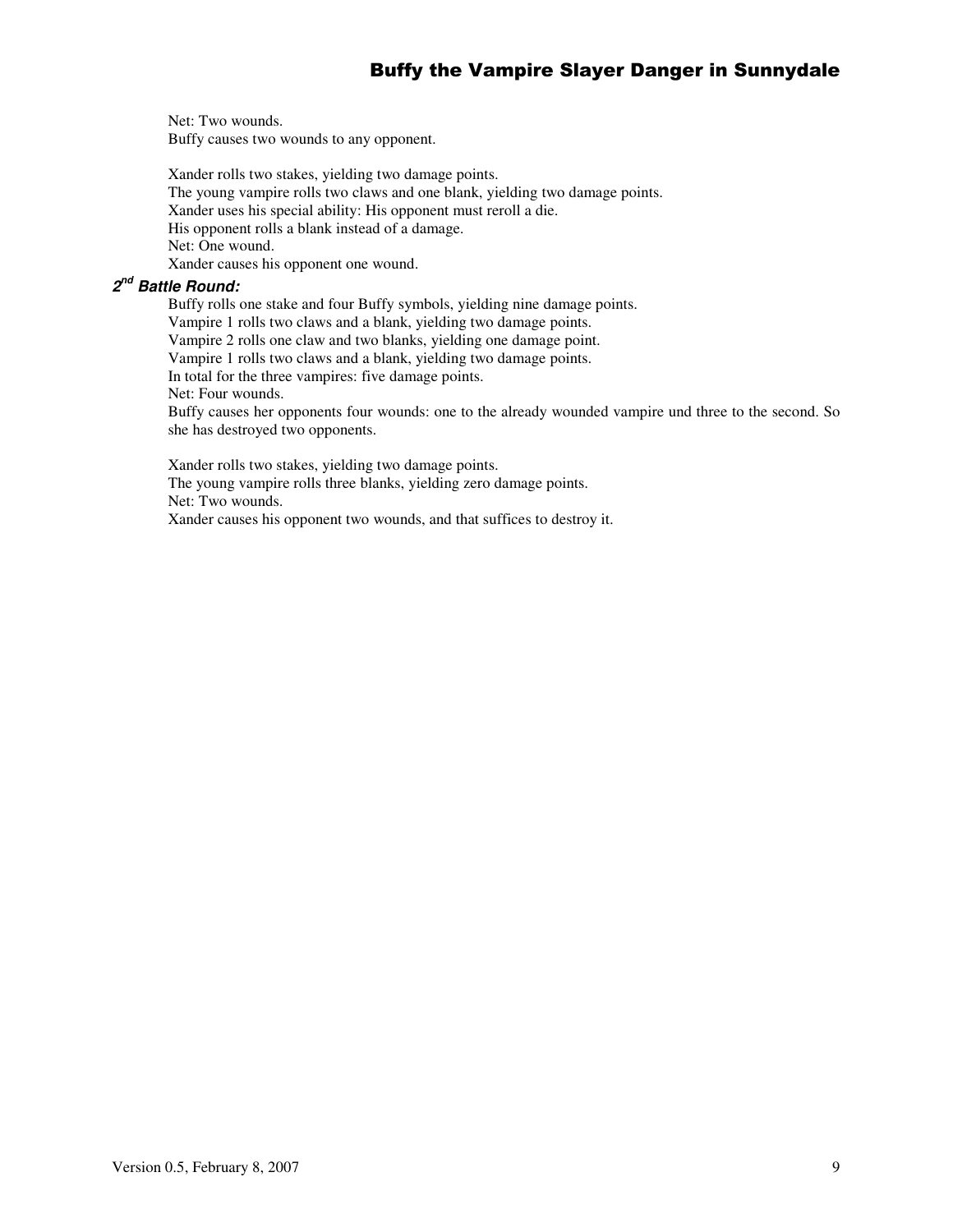# Villain's Shield

# **Game Introduction (Read Aloud)**

Buffy walks slowly through the dark avenues of the park. "Something strange must be going on. Since the beginning of the week, the vampires have been especially active."

A little rustling to her side attracts her attention. A dark shape jumps out of a shrub. Buffy dodges, stands up, and takes out a stake.

"You made the wrong choice. It is high time you change wardrobe; you are totally out of style."

"Ah, the Slayer. Even if you kill me, it changes nothing. The villain is under us, and his hour comes soon."

"Yes, yes. Always the same old story, soon we will win."

The vampire falls upon Buffy. She dodges again and quickly stabs him through the heart. A little dust cloud evaporates as Buffy rises.

"A villain, humph. That could explain a few things. I would like to know who it is and what he plans. I will speak with Giles about that, he must know, and if not, he can rummage through his books."

# The Master

#### *Introduction:*

The strongest of all vampires is the Master. He leads his henchmen with an iron fist. There is nothing human left in him. He is imprisoned between dimensions in the ruins of an old church beneath the Sunnydale cemetery.

#### *His Goal:*

Kill the Slayer. Then he would be freed from his prison. He could open the Hellmouth and plunge the world into darkness. If the players do not arrive by the end of the 11<sup>th</sup> round to destroy him, he attracts Buffy (alone) to his lair to eliminate her and free himself.

If the Master wins the battle, the monsters win the game.

If Buffy is captured during the game, she falls into the claws of the Master and the monsters win the game.

#### *The Minions:*

Darla, Luke, The Fair One

#### *Clues:*

Name: The Master Weapon: Stake Goal: End of the 11<sup>th</sup> round Places: Cemetery or Library

#### *Powers*

Strength: 8 Health: 10 Avoids one damage point in each battle round, but cannot reduce the damages to zero.

#### *Read Aloud at End of Investigation Phase*

• If the players go to the wrong place

The oppressive atmosphere of the room shows clearly this place was long ago the lair of diabolical powers. Unfortunately, this place now appears abandoned. The villain is no longer here. Perhaps you yet have time to ambush him.

#### The players go to the right place

The floor of the library rises. "My Hydra will soon be free Your world approaches its downfall." The Master rises from the dark. Buffy raises the stake. "Giles, if I stab this braggart, will he stop speaking?" "Hmm, yes, I believe so." "Thank you, Giles."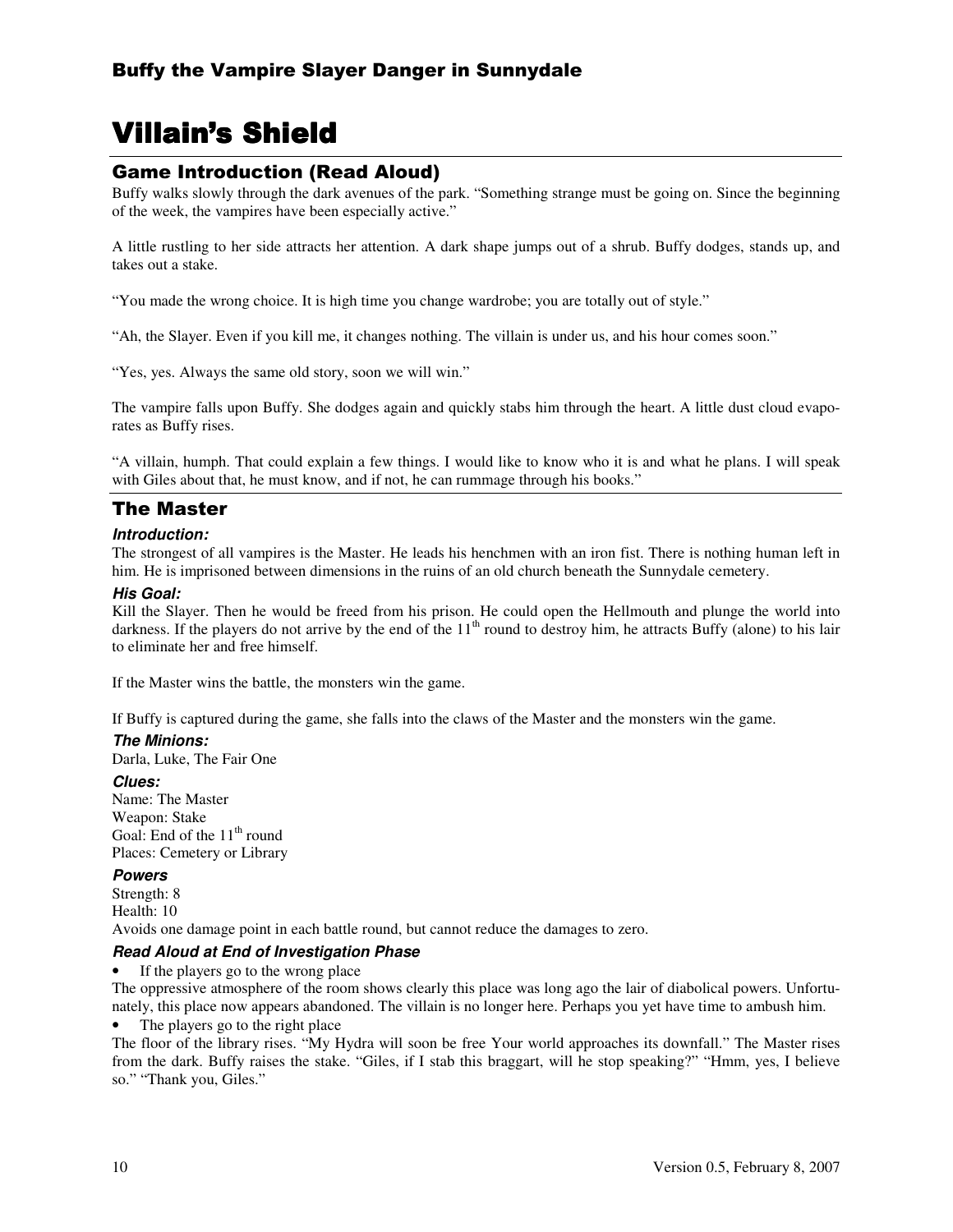## *Read Aloud at End of Game*

#### The Heroes Win

After the death of the Master, the air in the lair is a little clearer, as if the many hundreds of candlelights illuminating the place became stronger. The apocalypse has been averted once more.

*End of the episode* The Monsters Win

The unconscious heroes lie on the ground. The Master goes slowly to the exit, his fate fulfilled. From the roof of a dwelling, the Master looks over his new empire. All these lights, all these souls will soon belong to him. The world will soon learn who the true Master is.

*To be continued*

# Spike

## *Introduction:*

Spike is an old vampire with youthfull appearance. He is known as William the Bloody and notorious for the cruel torture techniques that his victims must endure. He claims to have killed two slayers already and now wants to kill Buffy in order to have a free hand in Sunnydale.

## *His Goal:*

His goal is to remove the Slayer so he can establish himself in Sunnydale and reign there as leader of the dark forces. Spike wins the game if the Slayer is killed or he unites the powers of darkness under him by the end of the 11<sup>th</sup> round. In this case, Sunnydale will experience a new time of terror under his power

## *The Minions:*

The Demons: Drusilla, the Judge, demonic murderer

#### *Clues:*

Name: Spike Weapon: Crossbow Place: Abandoned factory or Angel's Mansion Goal: End of the 11<sup>th</sup> round

#### *Powers*

Strength: 7 Health: 12 In each round, his opponent automatically loses a health point.

## *Read Aloud at End of Investigation Phase*

If the players go to the wrong place

The oppressive atmosphere of the room shows clearly this place was long ago the lair of diabolical powers. Unfortunately, this place now appears abandoned. The villain is no longer here. Perhaps you yet have time to ambush him.

• The players go to the right place

As you approach Spike's lair, you hear piercing screams. A vampire bending over his victim springs up when he hears you. You stare at Spike in his long black raincoat. "Did nobody ever tell you it is impolite to disturb somebody when they are eating?"

## *Read Aloud at End of Game*

#### The Heroes Win

Spike backs out of the battle. "Let it rest, little one. Buffy, do you remember your mother? A very attractive woman, I was just this moment telling one of my girlfriends. If I do not run, something could happen to her. I propose a little trade: I leave Sunnydale and you go home to your mother, okay?"

*End of the episode* • The Monsters Win

"So, that was the third. These Slayers are really easily defeated. Now it is time to go, the city belongs to me now, and nobody can stop me anymore. Sunnydale, prepare yourself, Spike is back, and now there is going to be a hot party!"

*To be continued*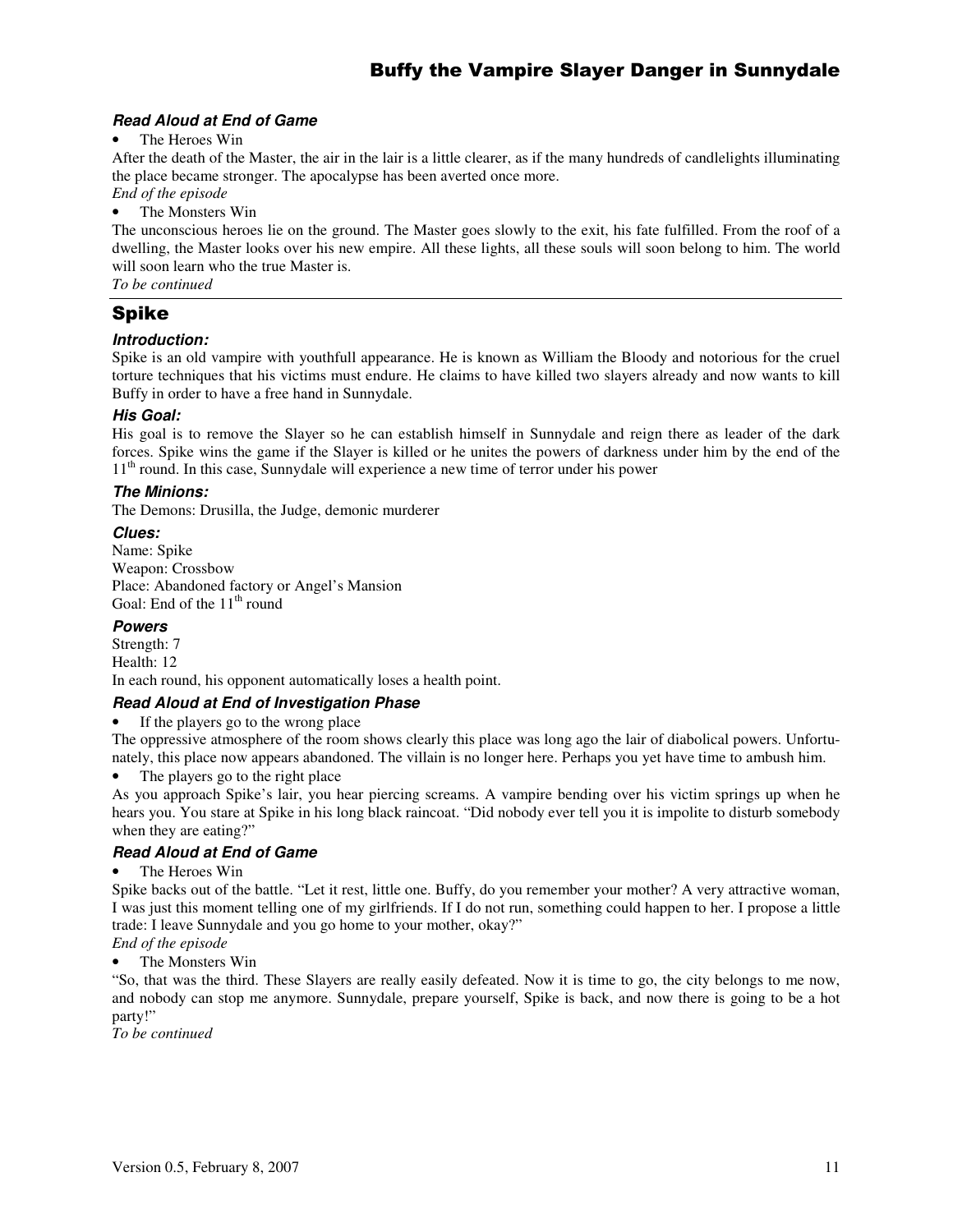# The Mayer R. Wilkins III

#### *Introduction:*

The Mayer Wilkins is an old magician who has already lived 100 years in Sunnydale, since the time when Sunnydale was built over the Hellmouth. He is always searching for hidden objects to expand his power. So he discovered the ritual of invincibility, that makes him invulnerable, in that it heals all wounds.

#### *His Goal:*

His goal is now to find the Box of Gavroc and the Book of Ascension so that he can perform the ritual of ascension and change himself into a full demon. A full demon is a creature with enormous destructive power that is not immortal but is very difficult to kill. At the end of the  $10<sup>th</sup>$  round, he finds the ascension place, and the Mayor changes himself into a full demon. Before the  $10<sup>th</sup>$  round, the mayor is invulnerable. After that, the heroes can kill him only when they find dynamite. When they find it, they can begin battling the mayor, otherwise, the mayor wins.

#### *The Minions:*

The Demons Faith, Mister Trick, demon servant

#### *Clues:*

Name: Mayor Richard Wilkins III Place: City Hall or Sunnydale High School Weapon: Dynamite Goal: End of the 10<sup>th</sup> round

#### *Powers:*

Strength: 8

Health: 15

Only dynamite can kill him. The heroes must gather 10 Buffy symbols in battle, in order to explode the dynamite and defeat the Mayor.

#### *Read Aloud at End of Investigation Phase*

If the players go to the wrong place

The Mayor does not appear to be here. There is nothing abnormal to report.

The players go to the right place

The Mayor is there. Behind the platform, he speaks about new politics and planned changes in Sunnydale. Suddenly his voice gets rougher, and he has trouble breathing and falls to the ground. His body twitches strangely. The transformation begins, the skin of the Mayor bursts apart, loses all human traits, and becomes a full demon.

## *Read Aloud at End of Game*

The Heroes Win

The skin of the Mayor lies shredded all around the heroes. The missiles caused the Mayor fatal damages. Everything takes its usual course.

#### *End of the episode*

#### The Monsters Win

The full demon devastates the city. As far as the eye can see, there are only destroyed buildings and corpses between the ruins. Buffy found protection in the ruins of a home and so escaped the bloodbath. It is best to withdraw and live so that one can battle the demon again later. Perhaps some of her friends also survived the massacre. *To be continued*

# Adam

#### *Introduction*

Adam was created by Dr. Walsh. This creature consists of a human body with transplanted mechanical and demonic parts. After Adam killed his creator, he is free and decides to remake humanity in his own image.

#### *Goal:*

Adam's goal is to make an army of cyborgs his image, part human, part machine, and part demon. If the heroes have not turned off Adam by the end of the  $12<sup>th</sup>$  round, he succeeds in creating this invincible army.

### *The Minions:*

Demons: Forrest, Dr. Walsh, Dr. Engleman

#### *Clues:*

Name: Adam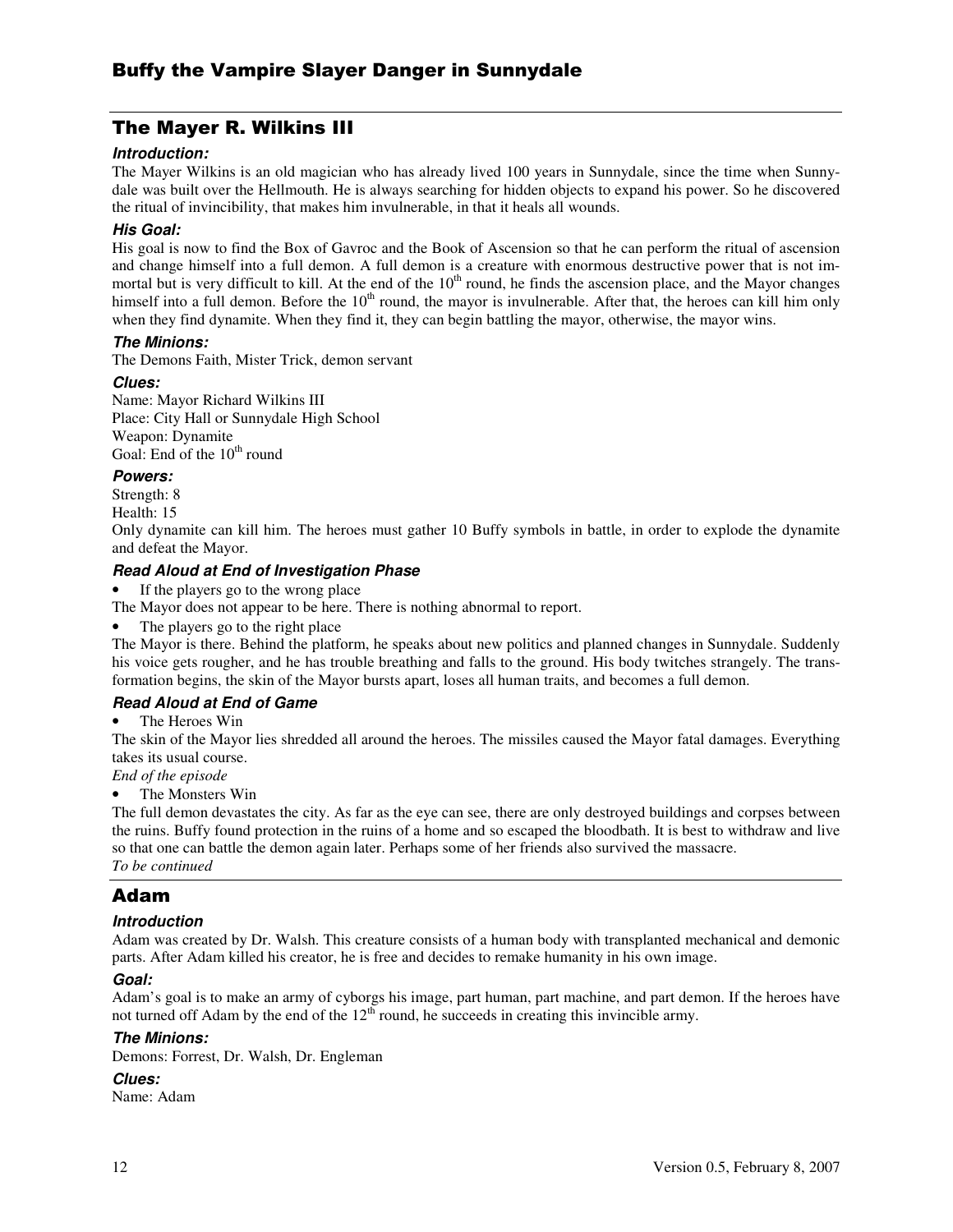Weapon: Invoke the spirit of the Slayer Place: Park or Laboratory Goal: End of the 12<sup>th</sup> round

# *Powers*

Strength: 7

Health: 10

Avoids one damage point in each battle round, but cannot reduce the damages to zero. In each round, his opponent automatically loses a health point.

# *Read Aloud at End of Investigation Phase*

If the players go to the wrong place

Materials of all types seem to be stored here, but the place appears to have been uninhabited for some time. Certainly Adam is somewhere else.

• The players go to the right place

This room is full of operating tables. This place resembles Frankenstein's laboratory. Human body parts lie next to mechanical and demonic parts. Adam steps out of the back room. "Welcome, it is nice of you to come, so that I do not need to get you."

# *Read Aloud at End of Game*

#### • The Heroes Win

Adam's heart still beats in Buffy's hand. His drained body lies before her feet, motionless. "In my time, machines lasted longer." With Adam's death, Dr. Walsh's experiment ends. It is to be hoped that no other crazy scientist has the idea to create a perfect army.

## *End of the episode*

The Monsters Win

Adam bends over Buffy's body. "I believe, with you, I could create something perfect. An ideal companion, to create a new superior race and begin my crusade. He lays Buffy's unconscious body softly on the operation table and seizes the surgical instruments. "So, now all is ready."

*To be continued*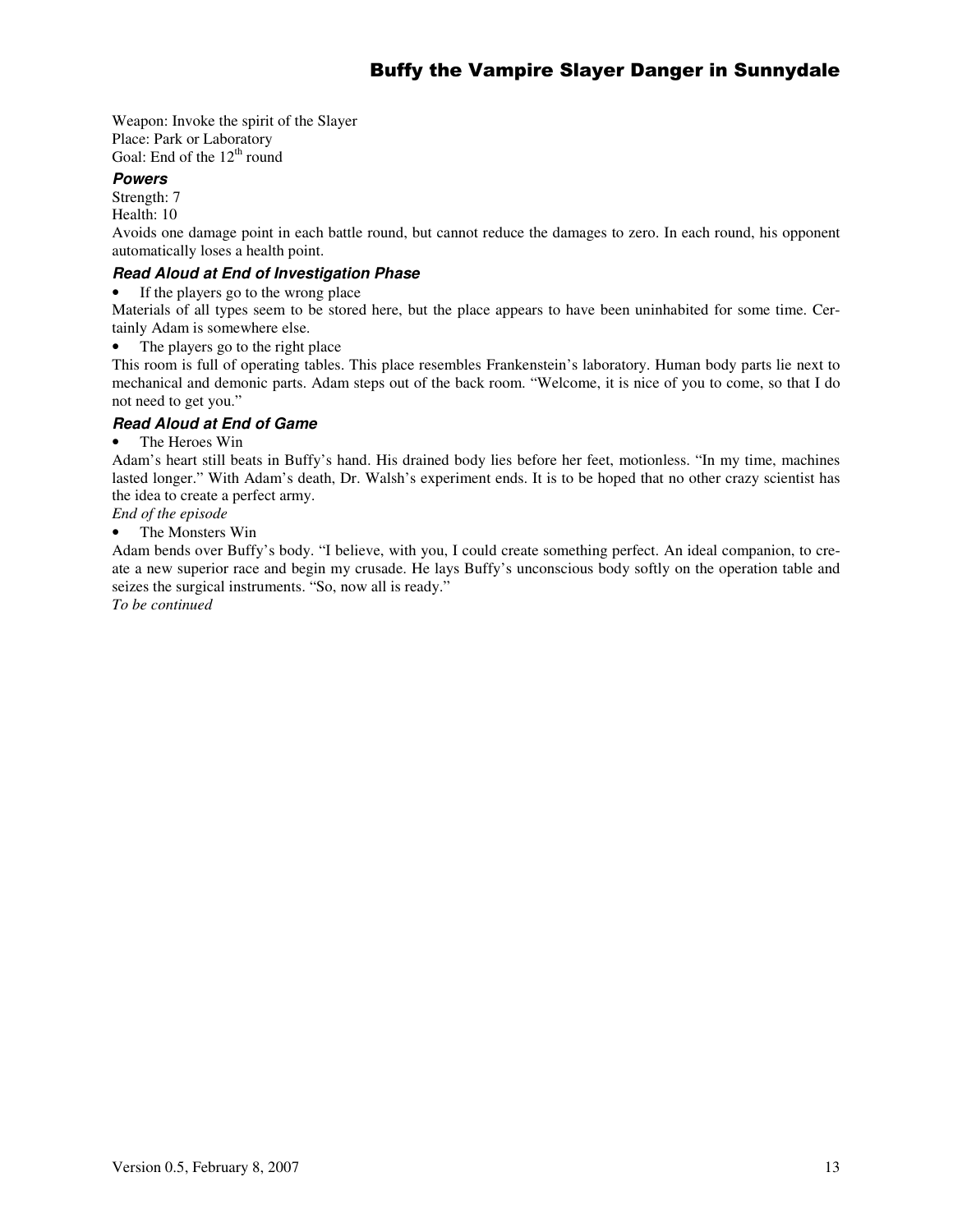# **Game Board and Tokens**

# **Character Cards**

*Stärke*: Strength.

*Widerstandsfähigkeit*: Health or defense [literally, resistance capacity]. *Macht*: Power.

| <b>Character</b> | <b>Strength</b> | Health | <b>Power</b>                                                            |  |  |
|------------------|-----------------|--------|-------------------------------------------------------------------------|--|--|
| <b>Buffy</b>     |                 | 10     | Each Buffy symbol rolled counts as two wooden stakes.                   |  |  |
| Xander           |                 |        | In each round, can reroll one die or make opponent reroll.              |  |  |
| Willow           |                 |        | In each round, can use magic: Clue, Healing, Exorcism.                  |  |  |
| Giles            |                 |        | When in house or library, can turn over two tokens per round, elsewhere |  |  |
|                  |                 |        | one.                                                                    |  |  |
| Oz.              |                 |        | When he rolls two Buffy symbols, he changes into a werewolf and imme-   |  |  |
|                  |                 |        | diately leaves battle.                                                  |  |  |
| Riley            |                 |        | In each round, can reroll a Buffy symbol once.                          |  |  |

# **Black tokens**

*Dämon*: Demon *Vampir*: Vampire *Junger Vampir*: Young vampire

# **Colored Tokens**

|                      | Purple                     | <b>Yellow</b>            | Gray                          | Green                 |
|----------------------|----------------------------|--------------------------|-------------------------------|-----------------------|
| Großer Meister:      | Der Meister:               | Spike                    | Der Bürgermeister:            | Adam                  |
| Villain [Big Master] | The Master                 |                          | The Mayor                     |                       |
| <b>Minions</b>       | Darla                      | Drusilla                 | Faith                         | Forrest               |
|                      | Luke                       | Der Richter:             | Mr. Trick                     | Dr. Walsh             |
|                      | Der Gerechte:              | The Judge                | Hilfsdämon:                   | Dr. Engleman          |
|                      | The Fair One               | Teuflischer Mörder:      | Demon Servant                 |                       |
|                      |                            | Devilish Murderer        |                               |                       |
| Waffe: Weapon        | Pflock: Stake              | Armbrust: Crossbow       | Dynamit: Dynamite             | Anrufung des          |
|                      |                            |                          |                               | Geistes der Killerin: |
|                      |                            |                          |                               | Summon Slayer's       |
|                      |                            |                          |                               | spirit                |
| Ort: Place           | Friedhof: Cemetery         | Stillgelegte Fabrik:     | Rathaus: City Hall            | Der Park: The Park    |
|                      | <i>Bibliothek: Library</i> | <b>Abandoned Factory</b> | Gynmanisum:                   | Labor: Laboratory     |
|                      |                            | Angel's Herrenhaus:      | High School                   |                       |
|                      |                            | Angel's Mansion          |                               |                       |
| Ziel: Goal           | Open the Hellmouth         | Rule the Powers of       | Complete the As-              | Change mankind        |
|                      |                            | <b>Darkness</b>          | cension ritual                | into his image        |
|                      | End of $11th$ round        | End of $11th$ round      | End of 10 <sup>th</sup> round | End of $12th$ round   |

# **Board**

*Buffy im Bann der Dämonen*: Buffy in the demons' spell.

## **Indizien***: Clues*

*Der Große Meister*: The villain [The big master/boss]. *Sein Zeil*: His goal. *Die Waffe*: The weapon. *Sein Schlupfwinkel*: His lair.

## *Places*

*Das Krankenhaus*: The hospital. *Stillgelegte Fabrik*: Abandoned factory. *Der Zauberladen*: The magic shop.